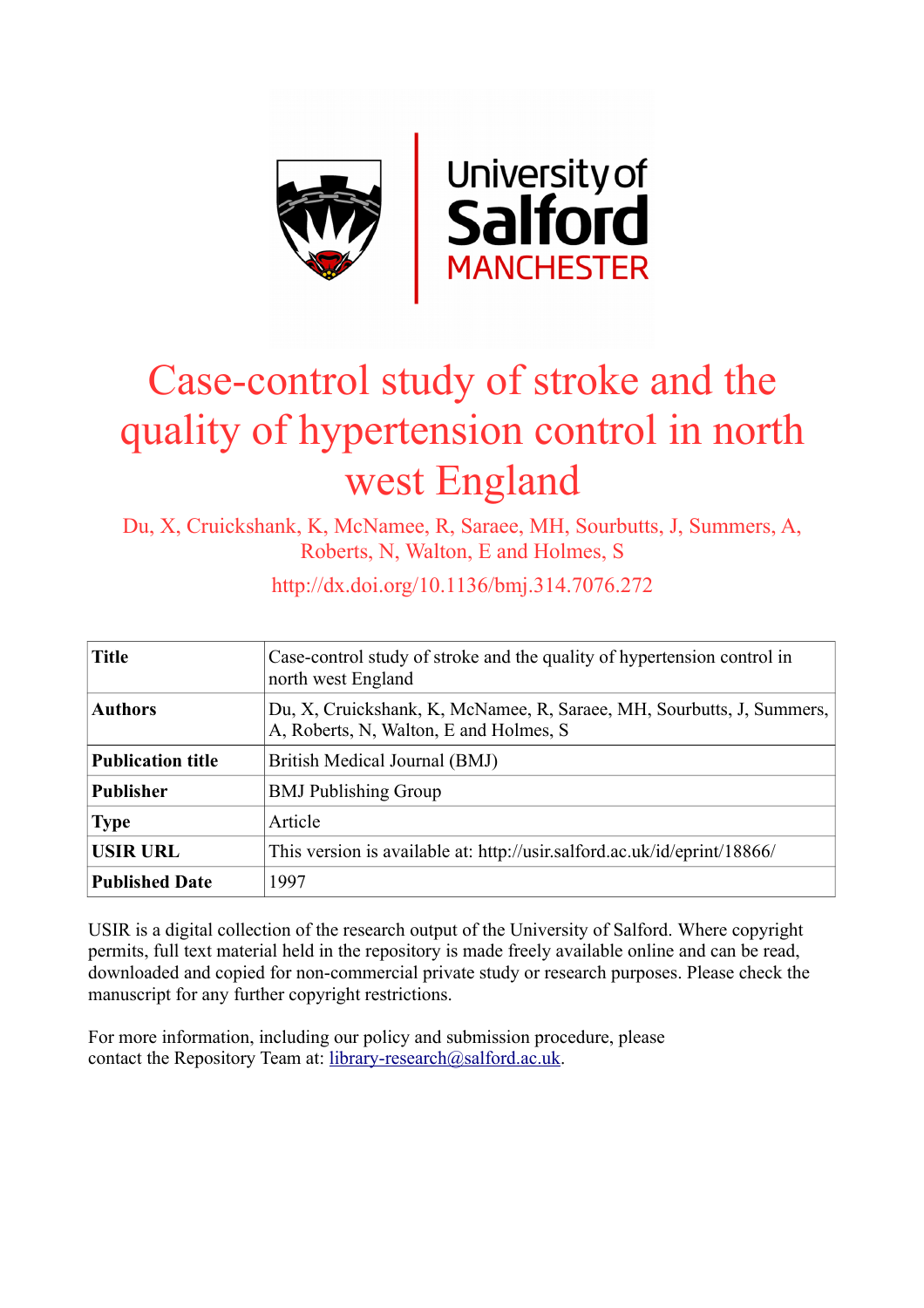## General practice

### **Case-control study of stroke and the quality of hypertension control in north west England**

Xianglin Du, Kennedy Cruickshank, Roseanne McNamee, Mohamad Saraee, Joan Sourbutts, Alison Summers, Nick Roberts, Elizabeth Walton, Stephen Holmes

School of Epidemiology and Health Sciences, University of Manchester Medical School, Manchester M13 9PT Xianglin Du,

*research fellow in clinical epidemiology* Kennedy Cruickshank, *senior lecturer in clinical epidemiology* Roseanne McNamee, *senior lecturer in medical statistics* Joan Sourbutts, *research nurse, clinical epidemiology unit*

Department of Computation, University of Manchester, Institute of Sciences and Technology, Manchester M60 1QD Mohamad Saraee, *research fellow*

Department of Public Health, East Lancashire Health Authority, Nelson, Lancashire BB9 5SZ

Alison Summers, *consultant in public health medicine* Elizabeth Walton, *public health intelligence officer*

Department of Medicine for the Elderly, Queen's Park Hospital, Blackburn, Lancashire BB2 3HH Nick Roberts, *consultant physician*

*BMJ* 1997;314:272–6

continued over

#### **Abstract**

**Objective:** To examine the risk of stroke in relation to quality of hypertension control in routine general practice across an entire health district.

**Design:** Population based matched case-control study.

**Setting:** East Lancashire Health District with a participating population of 388 821 aged  $\leq 80$ . **Subjects:** Cases were patients under 80 with their first stroke identified from a population based stroke register between 1 July 1994 and 30 June 1995. For each case two controls matched with the case for age and sex were selected from the same practice register. Hypertension was defined as systolic blood pressure  $\geq 160$  mm Hg or diastolic blood pressure  $\geq 95$  mm Hg, or both, on at least two occasions within any three month period or any history of treatment with antihypertensive drugs.

**Main outcome measures:** Prevalence of hypertension and quality of control of hypertension (assessed by using the mean blood pressure recorded before stroke) and odds ratios of stroke (derived from conditional logistic regression).

**Results:** Records of 267 cases and 534 controls were examined; 61% and 42% of these subjects respectively were hypertensive. Compared with non-hypertensive subjects hypertensive patients receiving treatment whose average pre-event systolic blood pressure was controlled to  $\leq$  140 mm Hg had an adjusted odds ratio for stroke of 1.3 (95% confidence interval 0.6 to 2.7). Those fairly well controlled (140-149 mm Hg), moderately controlled (150-159 mm Hg), or poorly controlled ( $\geq 160$  mm Hg) or untreated had progressively raised odds ratios of 1.6, 2.2, 3.2, and 3.5 respectively. Results for diastolic pressure were similar; both were independent of initial pressures before treatment. Around 21% of strokes were thus attributable to inadequate control with treatment, or 46 first events yearly per 100 000 population aged 40-79.

**Conclusions:** Risk of stroke was clearly related to quality of control of blood pressure with treatment. In routine practice consistent control of blood pressure to below 150/90 mm Hg seems to be required for optimal stroke prevention.

#### **Introduction**

The continuous relation between the blood pressure level and risk of subsequent stroke provides much of the impetus for measuring blood pressure in primary care.1-5 Similarly, the benefit in reducing stroke in trials of treatment is that predicted from observational studies.6 However, to what extent that potential benefit is realised in routine clinical practice is much less clear. In hospital attenders blood pressure achieved with treatment rather than the initial blood pressure determined the risk of stroke.<sup>78</sup> Few studies in routine primary care have examined either the question of what constitutes "hypertension" in relation to stroke or the quality of control of previously treated blood pressure in stroke cases. $9-13$  Both factors are likely to account for much of the population stroke risk that should be preventable on current evidence. Using a population based stroke register maintained fully for one calendar year, we tried to determine the relation between the risk of stroke and the quality of control of hypertension in routine general practice across an entire health district. The study setting in the community also allowed those stroke patients not admitted nor ever seen at a hospital to be included, so providing a representative sample in which to examine the link between stroke and blood pressure.

#### **Subjects and methods**

The study was in east Lancashire, a health district including the towns of Blackburn and Burnley, with a total population of 534 287 in the 1995 general practice register. Stroke cases were identified from a district wide, population based stroke register between 1 July 1994 and 30 June 1995 with 103 of 118 general practices participating. Cases from a further 10 (8%) practices were inconsistently notified or verified, so the total practice inclusion rate was 79% (93 practices). These practices served a population of 405 272, of whom 388 821 were under 80 years of age (161 978 aged 40-79 years), the denominator for the study.

A case-control design was used, restricted to patients aged under 80 with their first ever strokes because strokes below this age can be regarded as preventable.14 15 The main hypothesis was that there was a difference in risk of stroke between hypertensive patients who were treated but not well controlled and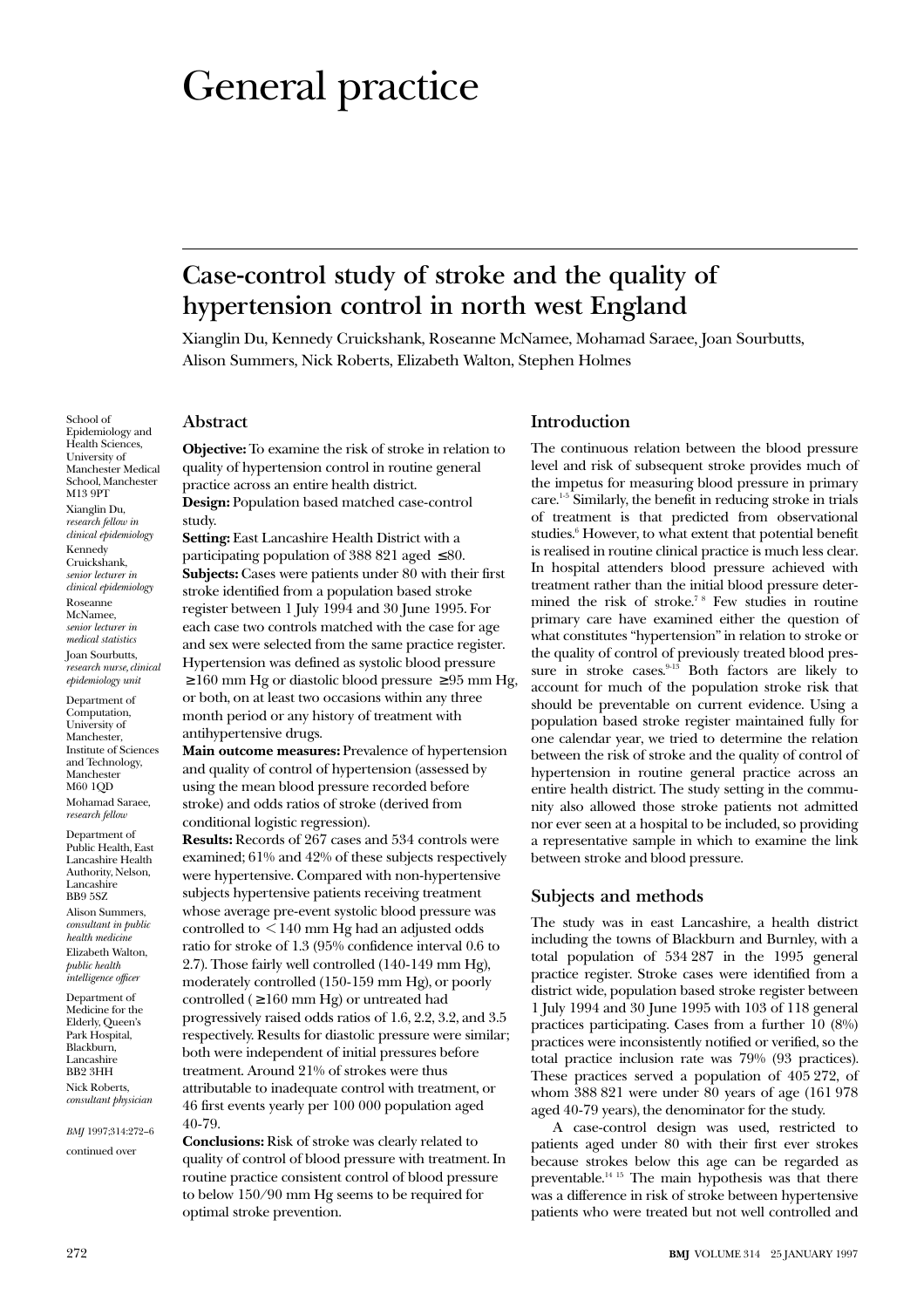those well controlled as well as subjects who were nonhypertensive. We used an arbitrary definition of hypertension ( $\geq 160/95$  mm Hg)<sup>16</sup> likely to be in routine use before the study and assumed the prevalence of treated hypertensive patients who were not well controlled  $( \ge 150/90 \text{ mm Hg})$  to be 14% of the population aged under 80. Applying these variables showed that 220 cases and 440 controls were required to detect an odds ratio of 2 compared with non-hypertensive subjects with 80% power when using a two sided  $\alpha$  level of 5%. For each case two controls matched with the case for sex and age (within two years) and without a history of stroke were selected from the same practice register.

All blood pressure readings with the dates and drug treatment before the index date of stroke were recorded from the notes or the practice computer. The classification of who met definitions of "hypertension" was conducted on computer blind to case or control status. Each set of notes was also systematically searched for other known prespecified risk factors.

Hypertension was defined as above blood pressure levels on two or more occasions within any three month period or a history of antihypertensive treatment at any time. Baseline blood pressure was either the average of these two readings if they met the criteria for hypertension or the blood pressure immediately before treatment first started if the criteria had not been met at that time. The quality of hypertension control was assessed by using the mean blood pressure recorded in the last one, three, and five years before the

index date. Treated hypertension was defined from the documented use (prescription) of drugs appropriate for hypertension.

*Analysis—*Matched case-control analysis was by conditional logistic regression,<sup>17</sup> odds ratios being used to determine associations. Population attributable risk was calculated as the difference between overall risk in the population and the population risk that might be achieved if blood pressure were maintained at the "well controlled" level, divided by overall risk in the population. This was calculated in the population aged over 40 years because strokes are rare in people under 40.

The Surgery, Earby, Lancashire BB8 6OT Stephen Holmes, *principal in general practice and clinical tutor* Correspondence to:

Dr Du or Dr Cruickshank. email: clinep@man.ac.uk

#### **Results**

*Stroke register—*Of 1233 notifications from multiple sources, 932 were confirmed strokes. Of these, 642 were first ever strokes, 363 occurring in people under 80 (355 aged 40-79 years). Only the first 267 (74%) of the 363 formed the cases, as this number met power requirements and resources did not allow collection of two controls for the remaining 96 cases. However, these 96 cases were similar to the cases included: case fatality at 28 days was 25.1% for the 267 cases compared with 25.3% for the 363; age and sex distribution was also similar.

*Prevalence—*Comparing the characteristics of cases and controls showed a significantly higher prevalence of smoking, transient ischaemic attack, atrial fibrillation, and diabetes in cases (table 1). Occasional

|  |  | Table 1 Characteristics of cases and controls. Except where stated otherwise figures are numbers (percentages) of subjects |
|--|--|----------------------------------------------------------------------------------------------------------------------------|
|  |  |                                                                                                                            |

| Characteristic                                                                    | Cases<br>$(n=267)$                         | <b>Controls</b><br>$(n=534)$               | Crude odds ratio<br>(95% confidence<br>interval) | <b>Adjusted odds</b><br>ratio (95%<br>confidence<br>interval)† |
|-----------------------------------------------------------------------------------|--------------------------------------------|--------------------------------------------|--------------------------------------------------|----------------------------------------------------------------|
| Mean (SD), median age (years)                                                     | 67 (9.9),<br>69.0                          | 67 (9.9),<br>69.5                          |                                                  |                                                                |
| Mean (SD), median systolic/diastolic blood pressure in last<br>five years (mm Hq) | 151.0 (19.4),<br>151.0/85.1 (9.4),<br>85.0 | 145.6 (17.5).<br>144.5/82.6 (8.0),<br>82.5 |                                                  |                                                                |
| Non-smokers                                                                       | 72 (36.4)                                  | 203 (53.7)                                 | 1                                                | 1                                                              |
| Former smokers                                                                    | 48 (24.2)                                  | 79 (20.9)                                  | 1.7 (1.1 to 2.7)                                 | 1.5 (0.9 to 2.6)                                               |
| <b>Current smokers:</b>                                                           |                                            |                                            |                                                  |                                                                |
| <20 cigarettes/day                                                                | 46 (23.2)                                  | 56 (14.8)                                  | 2.4 (1.5 to 3.9)                                 | 2.7 (1.5 to 4.9)**                                             |
| $\geq$ 20 cigarettes/day                                                          | 22(11.1)                                   | 23(6.1)                                    | 2.7 (1.4 to 5.3)                                 | 2.9 (1.4 to 6.3)**                                             |
| Amount unknown                                                                    | 10(5.1)                                    | 17(4.5)                                    | 1.6 (0.7 to $3.7$ )                              | $1.4$ (0.5 to 3.9)                                             |
| Missing data on smoking                                                           | 69 (25.8)                                  | 156 (29.2)                                 | 1.2 (0.8 to 1.9)                                 | 1.4 $(0.8 \text{ to } 2.5)$                                    |
| Non-drinkers                                                                      | 52 (44.5)                                  | 71 (22.8)                                  |                                                  | 1                                                              |
| Occasional drinkers                                                               | 30(19.4)                                   | 96 (30.8)                                  | $0.4$ (0.2 to 0.7)                               | 0.3 (0.2 to $0.6$ )**                                          |
| Regular drinkers:                                                                 |                                            |                                            |                                                  |                                                                |
| <20 U/week                                                                        | 39 (25.2)                                  | 108 (34.6)                                 | $0.5$ (0.3 to 0.8)                               | 0.4 (0.2 to $0.7$ )**                                          |
| 20-29 U/week                                                                      | 14(9.0)                                    | 19(6.1)                                    | 1.0 $(0.5$ to 2.2)                               | $0.9$ (0.4 to 2.2)                                             |
| ≥30 U/week                                                                        | 11(7.1)                                    | 8(2.6)                                     | 2.0 (0.7 to 5.2)                                 | 1.9 (0.6 to 5.8)                                               |
| Amount unknown                                                                    | 9(5.8)                                     | 10(3.2)                                    | 1.2 (0.5 to $3.3$ )                              | 1.4 $(0.4 \text{ to } 4.1)$                                    |
| Missing data on alcohol intake                                                    | 112 (41.9)                                 | 222 (41.6)                                 | $0.7$ (0.4 to 1.5)                               | $0.8$ (0.4 to 1.5)                                             |
| Past medical history of:                                                          |                                            |                                            |                                                  |                                                                |
| Transient ischaemic attack                                                        | 29 (10.9)                                  | 14(2.6)                                    | 4.6 (2.3 to 9.1)                                 | 4.1 (1.9 to 8.7)**                                             |
| Myocardial infarction                                                             | 28 (10.5)                                  | 32(6.0)                                    | 1.9 (1.1 to 3.2)                                 | 1.3 (0.6 to 2.7)                                               |
| Atrial fibrillation                                                               | 32 (12.0)                                  | 12(2.2)                                    | 6.6 (3.2 to 14.0)                                | 5.4 (2.3 to 12.5)**                                            |
| <b>Diabetes</b>                                                                   | 44 (16.5)                                  | 37(6.9)                                    | 2.4 (1.6 to 3.8)                                 | 2.0 (1.2 to 3.4)**                                             |
| Angina                                                                            | 53 (19.9)                                  | 73 (13.7)                                  | 1.6 $(1.1$ to 2.4)                               | $0.9$ (0.5 to 1.5)                                             |
| Obesity                                                                           | 31(11.6)                                   | 31(5.8)                                    | 2.2 (1.3 to 3.8)                                 | 1.4 $(0.7 \text{ to } 2.6)$                                    |
| Migraine                                                                          | 23(8.6)                                    | 32(6.0)                                    | 1.5 (0.8 to 2.6)                                 | 1.2 (0.6 to 2.4)                                               |
| Family history of stroke                                                          | 18(6.7)                                    | 44 (8.2)                                   | $0.8$ (0.5 to 1.4)                               | $0.9$ (0.4 to 1.8)                                             |
| Family history of myocardial infarction                                           | 27(10.1)                                   | 47 (8.8)                                   | 1.2 (0.7 to 1.9)                                 | 1.2 (0.7 to 2.2)                                               |

†Odds ratios were adjusted for smoking, alcohol intake, past medical history of transient ischaemic attack, myocardial infarction, atrial fibrillation, diabetes, angina, obesity, migraine, family history of stroke, and family history of myocardial infarction.

\*\*P<0.05.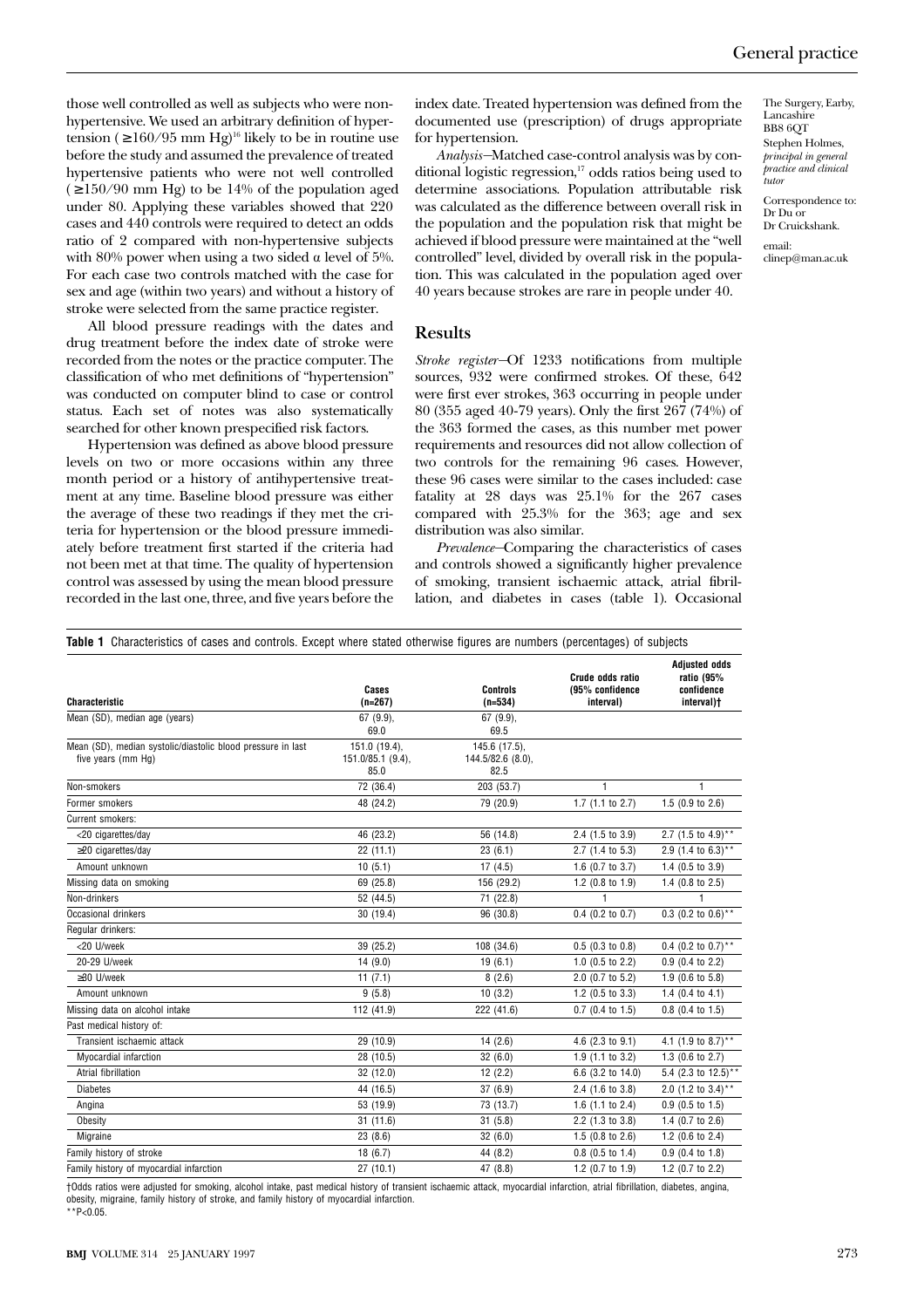

**Fig 1** Odds ratios for stroke in relation to average diastolic blood pressures achieved with treatment in last five years before stroke (bars are 95% confidence intervals)

drinking and regular light drinking had protective effects. There was no significant impact of other recorded factors. Sixty one per cent (157/258) of stroke cases were hypertensive compared with 42% (212/499) of controls. The adjusted odds ratio for stroke due to hypertension was 2.5 (95% confidence interval 1.7 to 3.9). The prevalence of hypertension increased with age and was higher in women.

*Effects of blood pressure control—*Compared with nonhypertensive subjects, hypertensive patients whose average systolic blood pressure in the last five years before the index date was well controlled to below 140 mm Hg or fairly well controlled to 140-149 mm Hg had insignificantly raised odds ratios (table 2). Hypertensive patients whose systolic blood pressure was moderately controlled (150-159 mm Hg) or poorly controlled  $( \ge 160 \text{ mm Hg})$  or untreated had progressively raised risks. Odds ratios for well controlled diastolic pressure  $(< 85$  mm Hg), fairly well controlled diastolic pressure (85-89 mm Hg), moderately controlled diastolic pressure (90-94 mm Hg), and poorly controlled ( $\geq$  95 mm Hg) and untreated diastolic pressure were generally similar to those for systolic pressure in size and trend (fig 1). Risk was also similar for blood pressure levels achieved in the last one and three years before the index date (data not shown) but was strongest and most consistent in the last five years. Patients with no blood pressure readings recorded in the last five years had over five times the risk for stroke with wide confidence intervals. Systolic and diastolic blood pressures were highly correlated. After adjusting each for the effect of the other adjusted odds ratios for systolic pressures of 150-159 mm Hg and  $\geq 160$  mm Hg were significantly raised at 1.7 and 2.0 compared with non-hypertensive subjects and for diastolic pressures  $≥ 95$  mm Hg were 5.4.

*Baseline blood pressure—*The risk of stroke with achieved blood pressure was also examined in relation to baseline pressure before treatment (table 3). This showed a trend of increasing risk with poor control (that is, a trend across rows) in almost all groups

| Category of systolic blood pressure                                                         | Mean (SD)<br>systolic pressure in<br>last five years (mm Hq) | No of cases<br>$(n=267)$ | No of controls<br>$(n=534)$ | Crude odds ratio<br>(95% confidence interval) | Adjusted odds ratiot<br>(95% confidence interval) | P value |
|---------------------------------------------------------------------------------------------|--------------------------------------------------------------|--------------------------|-----------------------------|-----------------------------------------------|---------------------------------------------------|---------|
| Not hypertensive                                                                            | 140.0 (17.1)                                                 | 101                      | 287                         |                                               |                                                   |         |
| Treated hypertensive patients' blood pressure in last five years before index date (mm Hq): |                                                              |                          |                             |                                               |                                                   |         |
| < 140                                                                                       | 131.4(7.7)                                                   | 23                       | 43                          | $1.7$ (0.9 to 3.1)                            | 1.3 $(0.6 \text{ to } 2.7)$                       | 0.559   |
| 140-149                                                                                     | 144.3 (2.8)                                                  | 22                       | 41                          | $1.9$ (1.0 to 3.5)                            | 1.6 $(0.7 \text{ to } 3.3)$                       | 0.251   |
| 150-159                                                                                     | 154.5(2.7)                                                   | 31                       | 38                          | 2.7 (1.6 to 4.7)                              | $2.2$ (1.1 to 4.4)                                | 0.023   |
| $\geq 160$                                                                                  | 164.3(2.8)                                                   | 49                       | 55                          | $3.0$ (1.8 to 4.9)                            | $3.2$ (1.8 to 5.6)                                | < 0.001 |
| Hypertensive but untreated                                                                  | 178.8(9.1)                                                   | 28                       | 32                          | $2.9$ (1.6 to 5.3)                            | $3.5(1.8 \text{ to } 6.9)$                        | < 0.001 |
| No blood pressure readings in<br>period                                                     |                                                              | 4                        | 3                           | 4.0 (0.9 to 19.0)                             | 5.6 (1.1 to 28.2)                                 | 0.036   |
| No blood pressure record at all                                                             |                                                              | 9                        | 35                          | $0.7$ (0.3 to 1.6)                            | $0.9$ (0.4 to 2.1)                                | 0.771   |

†Adjusted as in table 1. Significance of trend in odds ratios for systolic blood pressure P<0.01.

**Table 3** Effect of achieved blood pressure in treated hypertensive patients in last five years before stroke and baseline blood pressure. Results expressed as odds ratios (95% confidence intervals) adjusted as in table 1 (numbers of cases, controls). Non-hypertensive subjects served as reference

| <b>Baseline</b><br>systolic blood<br>pressure<br>(mm Hg) | Systolic blood pressure in last five years (mm Hq) |                                       |                                        | <b>Baseline</b><br>diastolic blood | Diastolic blood pressure in last five years (mm Hq) |                                |                               |
|----------------------------------------------------------|----------------------------------------------------|---------------------------------------|----------------------------------------|------------------------------------|-----------------------------------------------------|--------------------------------|-------------------------------|
|                                                          | < 150                                              | 150-159                               | $\geq 160$                             | pressure<br>(mm Hg)                | < 85                                                | 85-89                          | $\geq 90$                     |
| < 160                                                    | 1.5 (0.7 to 3.3)<br>(20, 32)                       | 1.4 $(2.2 \text{ to } 8.3)$<br>(3, 6) | $3.1$ (0.5 to 21.3)<br>(3, 4)          | $95$                               | $2.0$ (1.0 to 4.1)<br>(31, 40)                      | $2.1$ (0.9 to 5.1)<br>(19, 18) | 3.4 (0.7 to 17.5)<br>(4, 6)   |
| 160-169                                                  | $1.0$ (0.4 to 2.6)<br>(11, 28)                     | $2.0$ (0.5 to 7.0)<br>(6, 10)         | 4.8 (1.4 to 16.4)<br>(7, 7)            | 95-99                              | 2.2 (0.7 to 7.4)<br>(8, 11)                         | $0.8$ (0.2 to 2.9)<br>(5, 13)  | 1.1 $(0.2$ to 4.8)<br>(3, 12) |
| 170-179                                                  | 1.3 $(0.4 \text{ to } 4.3)$<br>(8, 14)             | $3.0$ (1.0 to 8.7)<br>(12, 10)        | $6.7$ (2.5 to 17.9)<br>(18, 11)        | 100-104                            | $0.8$ (0.2 to 3.0)<br>(5, 18)                       | $2.0$ (0.6 to 7.1)<br>(7, 9)   | 8.9 (1.5 to 51.1)<br>(7, 5)   |
| $\geq$ 180                                               | $1.5(0.4 \text{ to } 6.1)$<br>(6, 10)              | 1.6 (0.5 to 4.7)<br>(10, 12)          | $1.7(0.8 \text{ to } 3.7)$<br>(21, 33) | $\geq 105$                         | $0.6$ (0.2 to 2.0)<br>(7, 21)                       | $2.1$ (0.6 to 7.0)<br>(7, 10)  | 5.5 (2.3 to 13.2)<br>(22, 14) |

Odds ratios for 60 subjects with untreated blood pressure and 51 with no readings (including seven without blood pressure readings in last five years) were 3.4 (1.7 to 6.7) and 1.3 (0.6 to 2.7) for systolic blood pressure, and 3.2 (1.6 to 6.2) and 1.2 (0.6 to 2.5) for diastolic blood pressure respectively.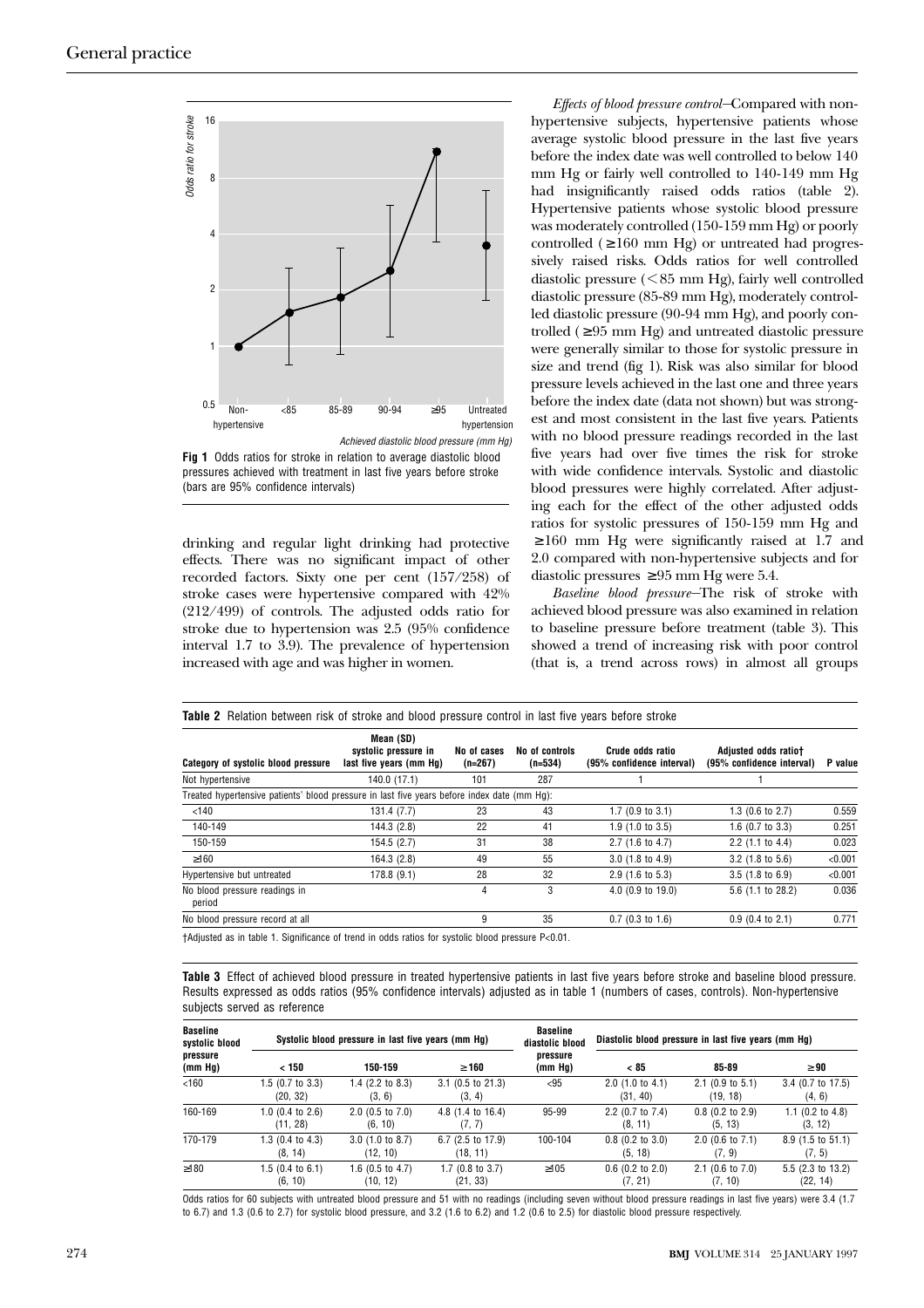defined by their baseline pressure. However, there was no consistent trend from low to high baseline pressures (that is, down columns), suggesting that after treatment baseline pressures no longer influenced the risk of stroke. To test this proposition more formally models which included achieved and baseline blood pressures were fitted. Adding the achieved pressure variable to a model including baseline significantly improved the fit  $(P = 0.04$  for systolic;  $P \le 0.001$  for diastolic) whereas adding the baseline pressure variable to a model including achieved pressure did not (P =  $0.192$ ; P =  $0.388$ ). We also considered whether the effect of achieved blood pressure varied with the baseline pressure by fitting an interaction variable to the model; this was not significant ( $P = 0.282$ ;  $P = 0.146$ ).

*Population attributable risk—*When moderately controlled, poorly controlled, or untreated hypertension was reduced to well controlled levels  $(< 150/90$  mm Hg) population attributable risk was 21% in the population aged 40-79 years after adjusting for the total age and sex specific population. Thus every year 75 (21% of 355) first strokes in a population of 161 978 aged 40-79 years could have been prevented by good control, a rate of some 46 events per 100 000 population aged 40-79 years. The number of poorly controlled and untreated hypertensive patients requiring good control to below 150/90 mm Hg (that is, the "numbers needed to treat") to prevent one stroke was 86 for five years in the population aged 40-79 years.

#### **Discussion**

This population based case-control study examined the relation between the risk of stroke and the quality of hypertension control in people aged under 80. To our knowledge this is the first study to do so after ascertaining all stroke events in routine care in a whole community rather than selected (hospital or volunteer) cases.

The study had potential limitations. Firstly, clinical diagnosis of stroke made by doctors was usually not confirmed by computed tomography. The clinical diagnosis of a stroke having occurred or not is reliable.18 19 As the diagnosis of stroke types without computed tomography is unreliable,<sup>19</sup> all types of stroke were combined. Secondly, though hypertension data were missing in only 5% of notes, the proportion missing for smoking and alcohol consumption was large. However, we analysed the effect of these missing values, which illustrated their potential risks. Our results also showed an impact on stroke from other major risk factors twofold for known diabetes and nearly threefold for smoking, similar to results of cohort studies.<sup>20 21</sup>

Though hypertension detection was much better than the rule of halves, achieving adequate control for patients so detected was not. The rule was operating in the United Kingdom in the  $1980s<sup>11 22</sup>$  and continues in the most recent analyses in terms of control.<sup>23</sup> <sup>24</sup> This is particularly important for communities at high cardiovascular risk with most to gain—for instance, older adults and particular ethnic groups. Trial results have shown unequivocal evidence in favour of hypertension treatment reducing all cardiovascular events, dating back to 1985 for older adults,<sup>25-30</sup> illustrating the difficulty of convincing doctors and possibly patients that not just treatment but optimal control is what matters.

#### **Key messages**

- A case-control study based on the community stroke register and practice records showed a prevalence of hypertension of 61% for stroke patients and 42% in controls
- Quality of control of blood pressure was clearly related to the risk of stroke, independent of baseline blood pressure
- Detection and treatment rates of hypertension were high but control of blood pressure to below 150/90 mm Hg in treated hypertensive patients was only 33% in cases and 42% in controls
- When achieving optimal control of hypertension (to  $\leq 150/90$  mm Hg) in the most at risk and treatable age range (40-79 years) 86 hypertensive patients currently not well controlled need to be treated over five years to prevent one stroke

Over half of the hypertensive stroke cases (51%; 80/157) had either untreated or poorly controlled blood pressure in the last five years before the index date compared with 42% (88/212) of non-stroke hypertensive patients. The gap between routine practice and evidence from other studies may partly be due to the doctors' beliefs—for example, that these were research populations and therefore less relevant to their practice—or due to the slow acceptance of new knowledge. As our study was based on practitioners' own medical records in routine primary care the results would be highly relevant not only to them but also to health purchasers, as general practitioners are the gatekeepers of medical care in the NHS.

The most appropriate way of expressing these results for routine practice has been discussed.31 32 For primary care teams and purchasers perhaps the most useful is in relation to the age group at high risk—say, 40-79 years. For those hypertensive patients in our study who were receiving treatment, achieving good control to below 150/90 mm Hg reduced the risk of stroke by 53% with a continuing favourable trend below this level. Some 46 first strokes per 100 000 population aged 40-79 years could be avoided yearly. Hence the number needed to treat was 86 such hypertensive patients required to have changed from poorly controlled to well controlled blood pressure levels (maintained at that average level over five years) to have prevented one stroke, and within this age range the older the patient the greater the absolute benefit.

Finally, other studies may have overestimated the role of diastolic pressure by not adjusting for the simultaneous systolic value<sup>1256</sup> and smoking.<sup>5</sup> In a recent large prospective study<sup>33</sup> and an earlier study<sup>34</sup> the impact of diastolic pressure on risk of stroke was much reduced when systolic pressure was taken into account. However, in our study the effect of one pressure when adjusted for the other was still impressive with the size of risk reduced only slightly. Thus in routine practice our data suggest that, independent of baseline level, blood pressure achieved with treatment in the few years before a stroke was the